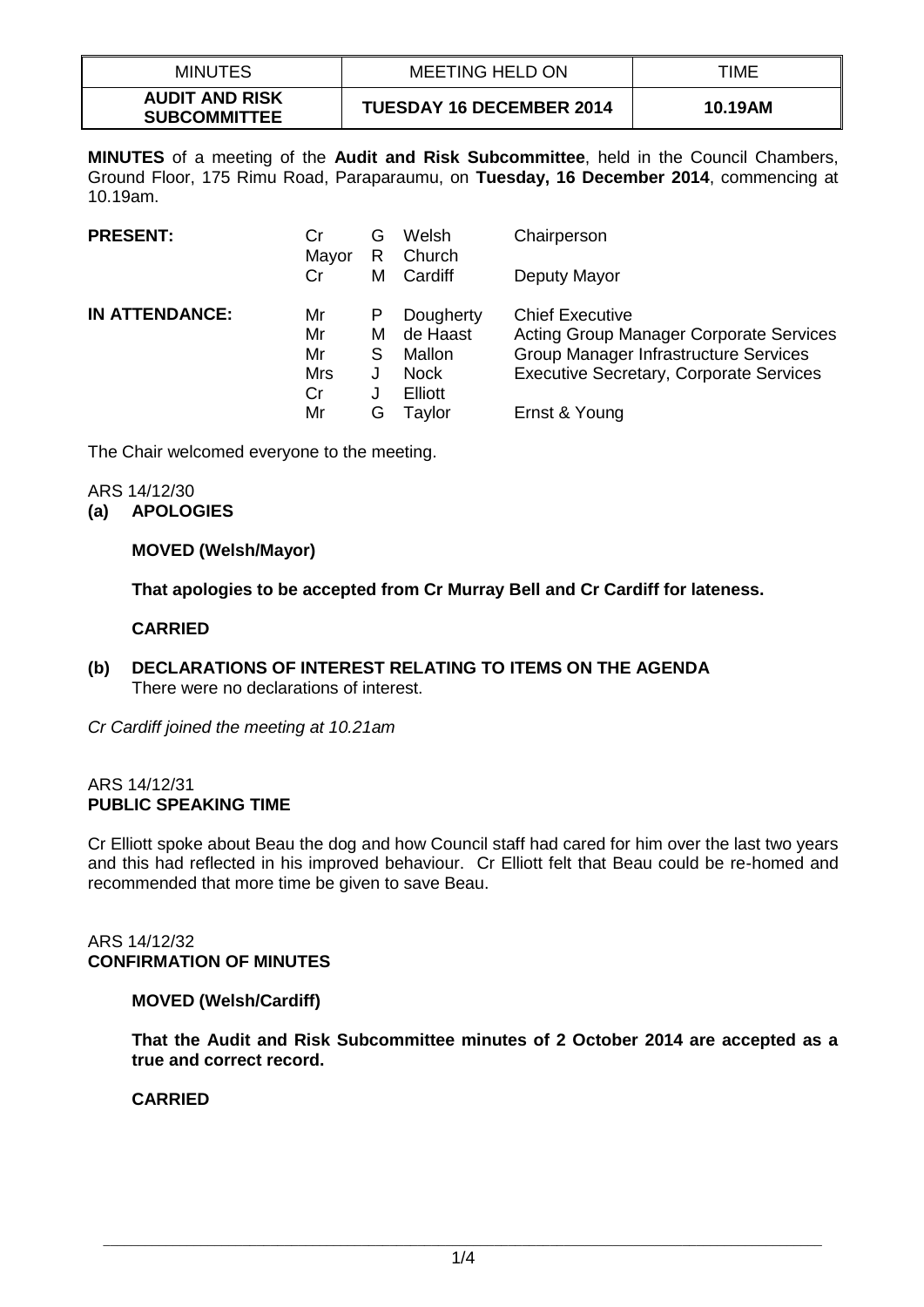| <b>MINUTES</b>                               | MEETING HELD ON                 | TIME    |
|----------------------------------------------|---------------------------------|---------|
| <b>AUDIT AND RISK</b><br><b>SUBCOMMITTEE</b> | <b>TUESDAY 16 DECEMBER 2014</b> | 10.19AM |

#### ARS 14/12/33 **MEMBERS' BUSINESS**

(a) Public Speaking Time Responses

The Chief Executive advised that, although Beau had been in the pound for two years, his behaviour remained unpredictable and it would be too risky for him to be re-homed.

The Mayor commented that a dog that continued to show signs of aggression could not be allowed back into the community and the Chair commented that everyone appreciated the sensitivity of this case but the Council had an obligation to the safety of the community.

- (b) Leave of Absence There were no leave of absence requests.
- (c) Matters of an Urgent Nature There were no matters of an urgent nature.

### ARS 14/12/34 **STANDARD AND POOR'S CREDIT RATING (CORP-14-1417)**

Mark de Haast, Acting Group Manager Corporate Services gave a presentation outlining the reports on this Agenda (excluding Strategic Health & Safety Plan).

Mr de Haast added that to improve the Council's credit rating there would need to be consistency in completing their planned capital expenditure programmes on budget.

### **MOVED (Welsh/Cardiff)**

#### **That the Audit and Risk Subcommittee notes the content of Standard & Poor's Report on Kapiti Coast District Council's Credit Rating.**

### **CARRIED**

# ARS 14/12/35 **MEMBERSHIP OF THE AUDIT AND RISK SUBCOMMITTEE (CORP-14-1373)**

Mr de Haast spoke to the report through the presentation and it was agreed that a recommendation would be put to Council on whether the external member should have voting rights.

#### **MOVED (Mayor/Welsh)**

#### **That the Audit and Risk Subcommittee recommends to Council that:**

- **a) an independent external member with financial expertise be appointed to the Subcommittee as soon as conveniently possible in the current triennium for a term of three years; and**
- **b) the independent external member be remunerated at a standard meeting fee of \$150; and**
- **c) the Council's Governance Structure and Delegations document and Governance Statement are amended accordingly.**

### **CARRIED**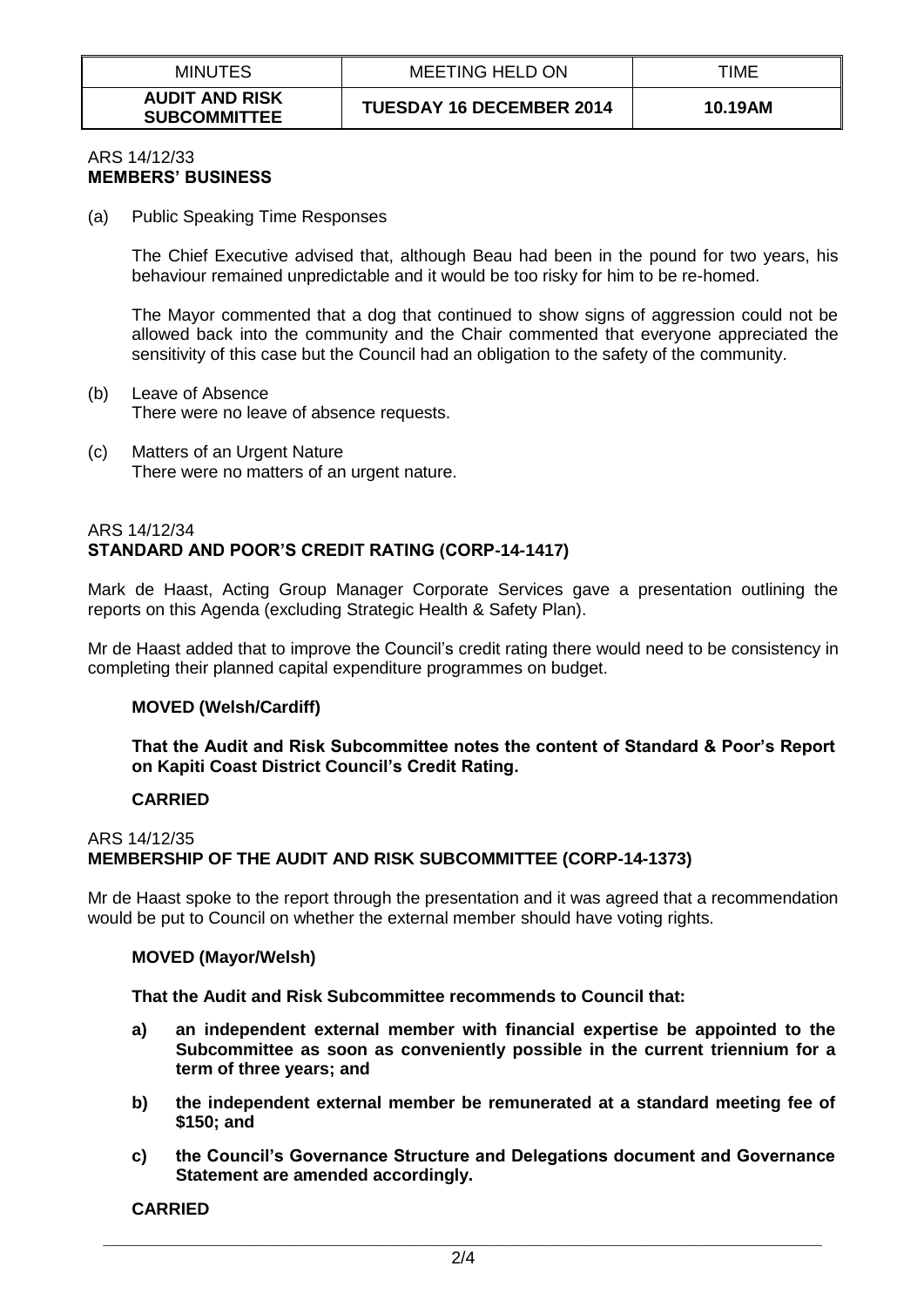| <b>MINUTES</b>                               | <b>MEETING HELD ON</b>          | TIME    |
|----------------------------------------------|---------------------------------|---------|
| <b>AUDIT AND RISK</b><br><b>SUBCOMMITTEE</b> | <b>TUESDAY 16 DECEMBER 2014</b> | 10.19AM |

### ARS 14/12/36 **PROGRESS ON AUDIT MANAGEMENT REPORT (CORP-14-1420)**

Mr de Haast spoke to the report through the presentation and added that one of the outputs of the capital project oversight group was for Asset Managers to forecast their monthly spend. This would enable the tracking of monthly cash flow requirements, in anticipation of future Local Government Funding Agency bond tenders and for the Council to draw down its debt requirements efficiently and at least cost.

*Cr Elliott left the meeting at 11.22am*

### **MOVED (Welsh/Cardiff)**

**That the Audit and Risk subcommittee receive and note the progress made on the recommendations in Ernst & Young's Report on Control Findings for the year ended 30 June 2014 as per the Work Programme in Appendix 1 to this report Corp-14-1420.**

#### **CARRIED**

#### ARS 14/12/37 **COUNCIL CONTROLLED ORGANISATIONS 2013/14 ANNUAL REPORTS (CORP-14-1416)**

Mr de Haast spoke to the report through the presentation and confirmed that The Te Newhanga Kapiti Community Centre had elected to be audited annually and the facility was owned by the Council. Members requested assurance that the Community Centre Trust was maintaining the building and also delivering to the community. These details would be looked into and reported back.

### **MOVED (Mayor/Welsh**

**That the Audit and Risk Subcommittee notes the performance of the Local Government Funding Agency and the Wellington Rural Fire Authority in their respective 2014 Annual Reports.**

#### **CARRIED**

### ARS 14/12/38 **STRATEGIC HEALTH & SAFETY PLAN 2014-2016 (CE-14-1428)**

Dianne Andrew, Organisational Development Manager and Jill Dallinger, Health and Safety Advisor spoke to the report.

In addition to the report it was confirmed that:

- the Council continues to conduct pre-employment Drug and Alcohol testing for all safety sensitive roles. The Drug and Alcohol Policy remains in place and under this policy, there was a robust provision for 'reasonable cause' testing;
- following the Ashburton tragedy, the Senior Leadership Team (SLT) engaged an external advisor to review and report on the safety and security procedures for the Council sites where there was a customer interface. Recommendations from the report would be reviewed by SLT and implementation managed in a staged process. Resilience training would be a priority;
- the SLT had commenced 'walk about' visits to the customer interface sites to audit the safety and security in place. To date the Coastlands Aquatic Centre and the Civic Building had been completed. Other site visits were to be scheduled for the new calendar year; and